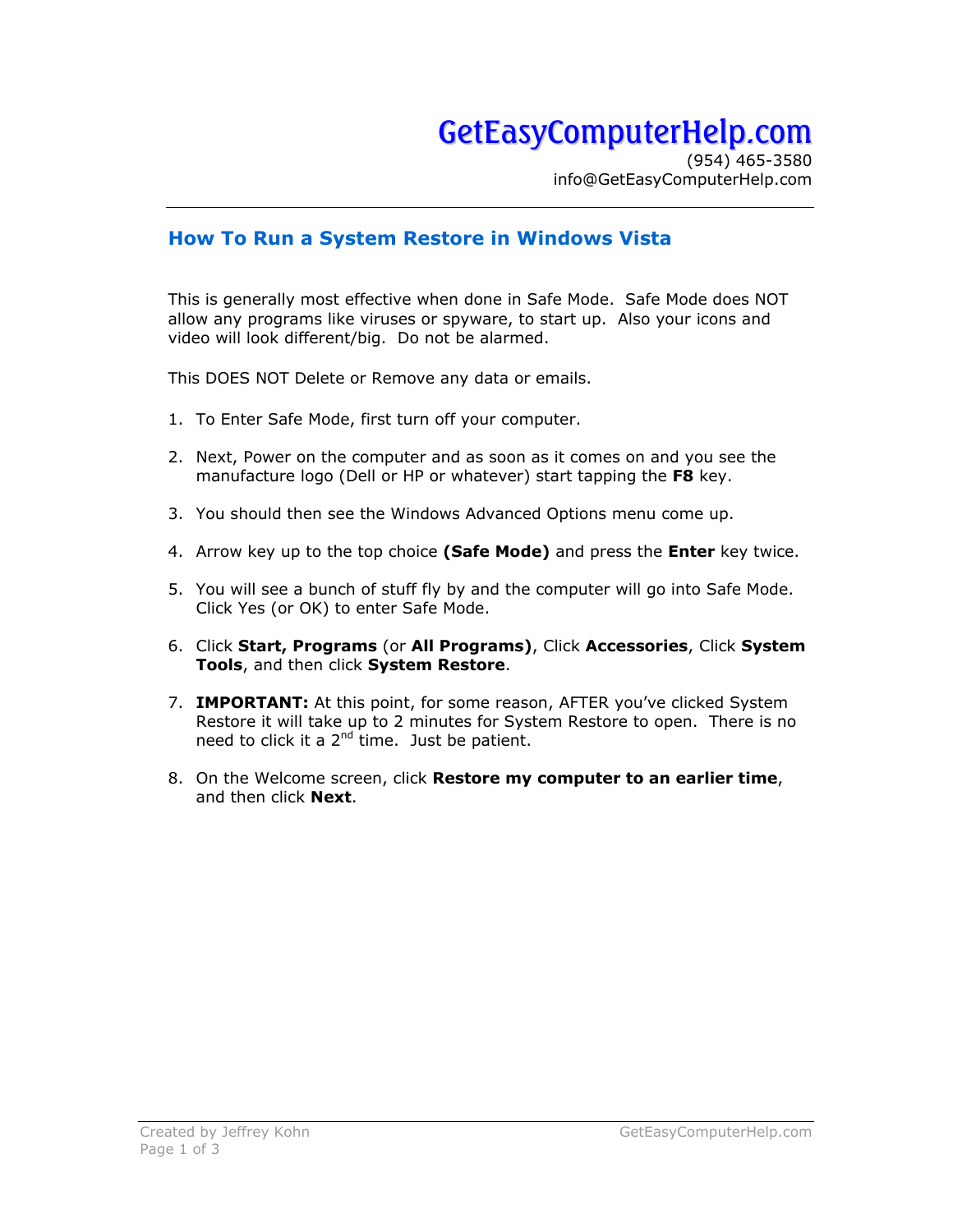| System Restore |                                                                                                                                                            |
|----------------|------------------------------------------------------------------------------------------------------------------------------------------------------------|
|                | Restore system files and settings                                                                                                                          |
|                | System Restore can help fix problems that might be making your<br>computer run slowly or stop responding.                                                  |
|                | System Restore does not affect any of your documents, pictures, or<br>other personal data, and the process is reversible. How does System<br>Restore work? |
|                | <sup>O</sup> Recommended restore:                                                                                                                          |
|                | Select this option to undo the most recent update, driver,<br>or software installation if you think it is causing problems.                                |
|                | 8/16/2007 3:30:34 PM Install: Windows Update                                                                                                               |
|                | Current time zone: Eastern Daylight Time                                                                                                                   |
|                | Choose a different restore point                                                                                                                           |
|                | To create a restore point, open System Protection.                                                                                                         |
|                |                                                                                                                                                            |
|                | < Back<br>Next<br>Cancel                                                                                                                                   |

|                                          | Click the restore point that you want to use and then click Next. How do I choose a restore point? |   |
|------------------------------------------|----------------------------------------------------------------------------------------------------|---|
| Current time zone: Eastern Daylight Time |                                                                                                    |   |
| Date and Time                            | <b>Description</b>                                                                                 |   |
| 8/17/2007 10:57:40 AM                    | <b>System: Scheduled Checkpoint</b>                                                                |   |
| 8/16/2007 3:30:34 PM                     | Install: Windows Update                                                                            |   |
| 8/16/2007 8:15:15 AM                     | System: Scheduled Checkpoint                                                                       |   |
| 8/15/2007 8:18:54 AM                     | Install: Windows Update                                                                            | E |
| 8/15/2007 8:09:08 AM                     | Install: Windows Update                                                                            |   |
| 8/14/2007 12:09:46 PM                    | Uninstall: Removed Skype™ 3.5                                                                      |   |
| 8/13/2007 1:45:26 PM                     | Install: Installed Adobe Acrobat 8 Professional - English, Français, D                             |   |
| 8/13/2007 1:41:28 PM                     | <b>Install: Installed</b>                                                                          |   |
| 8/13/2007 12:49:46 PM                    | <b>Undo: Restore Operation</b>                                                                     |   |
| Show restore points older than 5 days    |                                                                                                    |   |